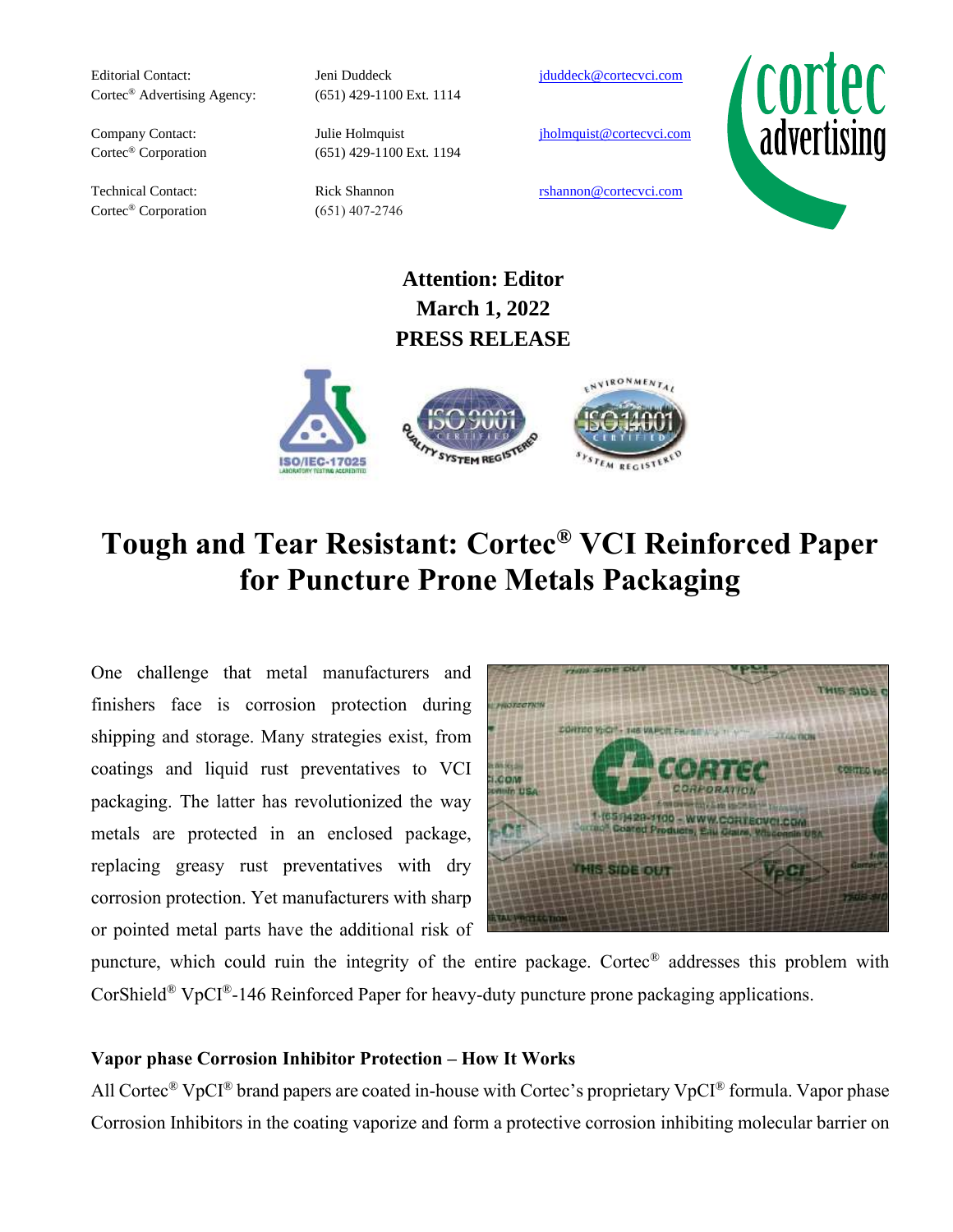metal surfaces wrapped inside the paper. When the component is unpacked, the invisible protective layer does not require cleaning and the part can be used immediately.

#### **VCI Paper - Reinforced**

While standard Cortec® CorShield® VpCI®-146 Paper is enough to satisfy the corrosion protection needs of many metals being stored in one place or shipped to another, some circumstances require a tougher grade of packaging. CorShield® VpCI®-146 Reinforced Paper provides two extra benefits for these heavy-duty applications:

- (1) CorShield<sup>®</sup> VpCI<sup>®</sup>-146 Reinforced Paper offers excellent tear resistance. This is important when packaging oddly shaped metals or those with pointed or sharp edges where puncture could be a concern when handling non-reinforced papers.
- (2) CorShield® VpCI®-146 Reinforced Paper also includes a moisture barrier. This not only adds to the durability of the paper but also protects against the ingress of water vapor for moisture sensitive items. This quality is helpful for protecting packages that undergo harsh, high humidity environments. It is also beneficial for packaging parts still covered with grease or process oils that that might leach through or break down standard paper.



#### **How and Where to Use CorShield® VpCI®-146 Reinforced Paper**



The traits mentioned above—corrosion protection, tear resistance, and moisture resistance—make CorShield® VpCI®-146 Reinforced Paper easily adaptable to a variety of packaging needs. The standard application method is to wrap a metal item in the paper, fold edges together, and tape the paper folds in place. In addition to single item packaging, CorShield® VpCI®-146 Reinforced Paper can be used for interleaving between layers of metal components, closing the end of shipping tubes, inserting into recessed areas of large packages, and